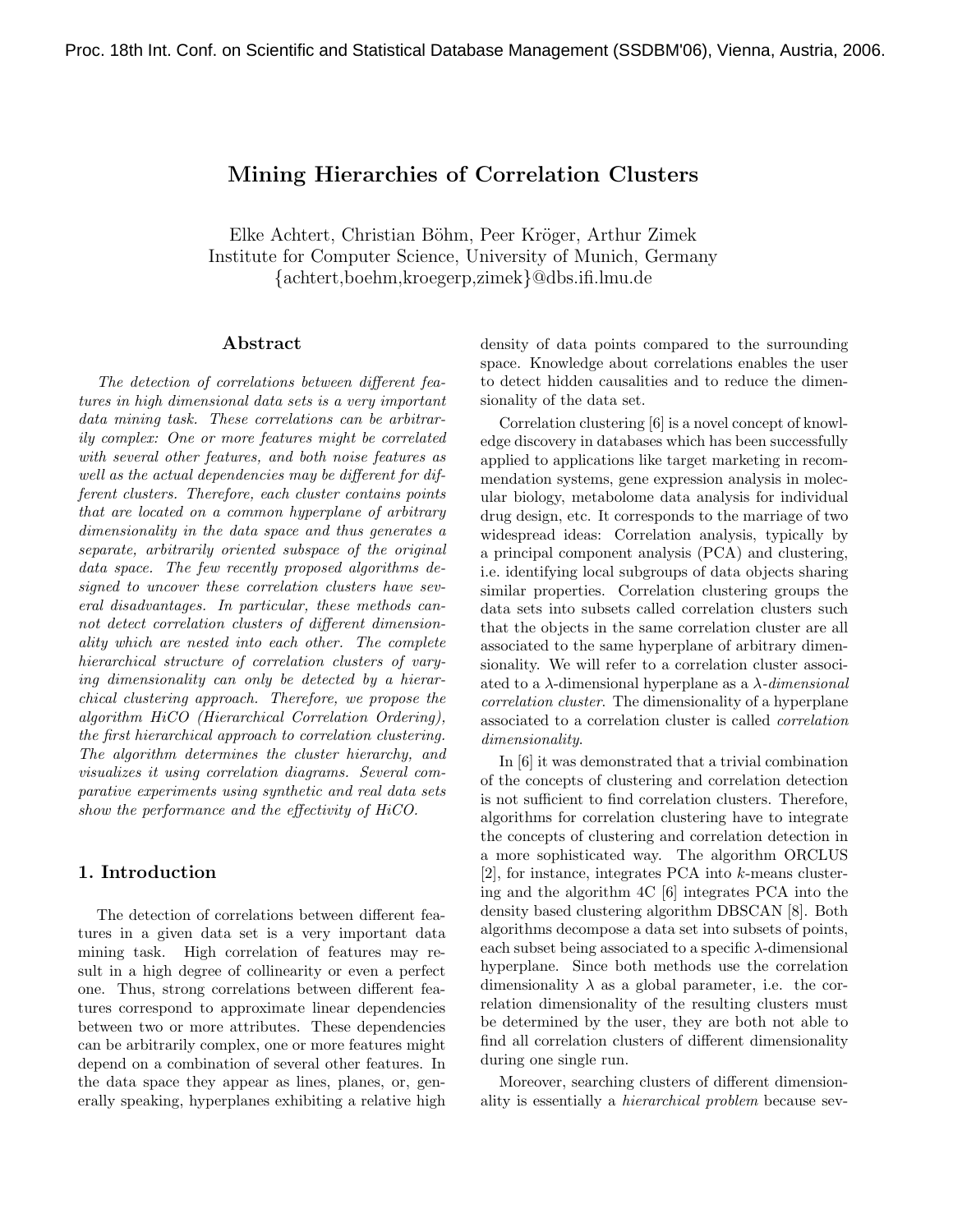

**Figure 1. Hierarchies of correlation clusters.**

eral correlation clusters of low dimensionality may together form a larger correlation cluster of higher dimensionality, and so on. For example, consider two lines in a 3D space that are embedded into a 2D plane (cf. Figure 1). Each of the two lines forms a 1-dimensional correlation cluster. On the other hand the plane is a 2-dimensional correlation cluster that includes the two 1-dimensional correlation clusters. In order to detect the lines, one has to search for 1-dimensional correlation clusters, whereas in order to detect the plane, one has to search for 2-dimensional correlation clusters.

None of the previously proposed algorithms for correlation clustering is able to detect hierarchies of correlation clusters. Therefore, in this paper we propose HiCO (Hierarchical Correlation Ordering), a new algorithm for searching simultaneously for correlation clusters of arbitrary dimensionality and detecting hierarchies of correlation clusters. Additionally, HiCO overcomes another drawback of the existing nonhierarchical correlation clustering methods like 4C and ORCLUS, since HiCO does not require the user to define critical parameters that limit the quality of clustering such as a density threshold or the number of clusters in advance.

The remainder of this paper is organized as follows: Section 2 introduces the related work. Section 3 explains the necessary preliminaries to be performed before applying our new algorithm HiCO. In section 4 we define the notion of hierarchical correlation clusters and introduce the algorithm HiCO. Section 5 contains an extensive experimental evaluation of HiCO. Section 6 concludes the paper.

## **2. Related Work**

As most traditional clustering algorithms usually fail to detect clusters in high-dimensional data, several subspace clustering algorithms have been proposed recently. However, subspace clustering algorithms [3, 1, 13, 10, 5] only find axis parallel projections of the data. Since the principal axes of correlated data are arbitrarily oriented, subspace clustering algorithms are not able to capture local data correlations and find clusters of correlated objects.

Pattern-based clustering methods [16, 15, 12, 11] aim at grouping objects that exhibit a similar trend in a subset of attributes into clusters rather than objects with low distance. This problem is also known as co-clustering or biclustering [9, 7]. In contrast to correlation clustering, pattern-based clustering is limited to a special form of correlation where all attributes are positively correlated. It does not capture negative correlations nor correlations where one attribute is determined by two or more other attributes. Thus, bi-clustering or pattern-based clustering could be regarded as a special case of correlation clustering [6].

ORCLUS [2] integrates PCA into *k*-means clustering. In each iteration of the *k*-means algorithm, the association of points to correlation clusters is optimized, and the correlation clusters are recomputed under the side condition that the overall average dimensionality of all hyperplanes associated to the respective correlation clusters corresponds to a user-provided parameter *λ*. The resulting correlation clusters are allowed to exist in arbitrarily oriented subspaces represented by a set of Eigenvectors. Beside the parameter  $\lambda$ , ORCLUS requires the user to specify the number of clusters *k* in advance. ORCLUS usually has problems with correlation clusters of very different dimensionalities because the resulting clusters must have dimensionalities near *λ*.

4C [6] integrates PCA into DBSCAN [8] and searches for arbitrary linear correlations of fixed dimensionality. The algorithm assigns to each point *P* a similarity matrix which is determined from the covariances of the vectors in the neighborhood of *P*. The point *P* is said to be a core point of a correlation cluster, if the points in its neighborhood form a *λ*dimensional hyperplane where  $\lambda$  is a user-defined parameter. The neighboring points may also deviate from the ideal plane up to a certain degree which is also a user defined parameter. Two correlation core points are united into a common correlation cluster if the associated hyperplanes are sufficiently similar. Beside the dimensionality  $\lambda$  of the computed correlation clusters, the user must specify additional parameters to define the minimum density of a cluster. 4C may also miss important clusters for similar reasons as ORCLUS. In addition, the global density threshold for correlation clusters specified by the input parameters is often also hard to determine since correlation clusters of different dimensionality will most likely exhibit different densities.

Quite recently, CURLER, a method to detect arbi-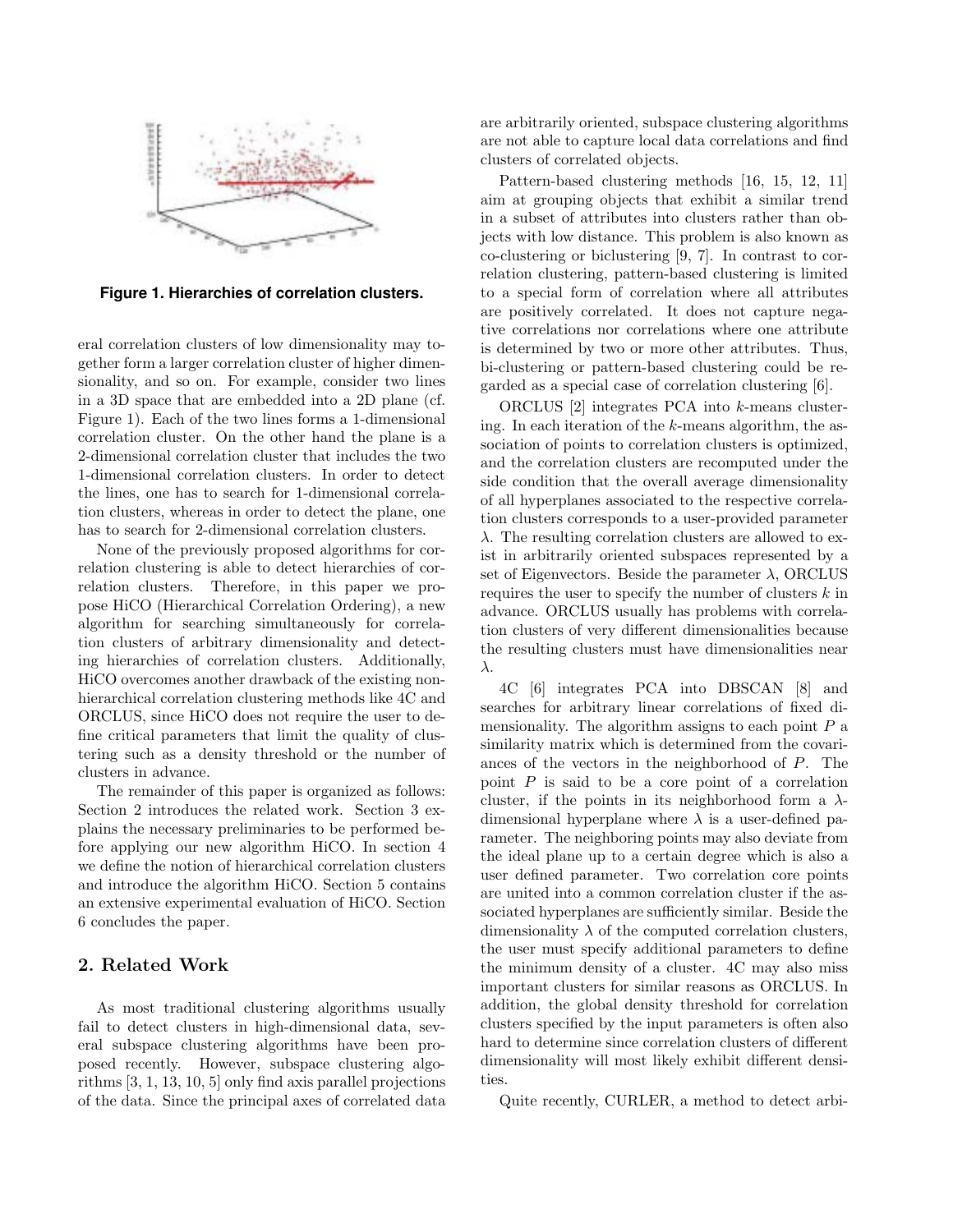trary, non-linear correlations, has been proposed [14]. CURLER generates micro-clusters using an EM variant which are then merged to uncover correlation clusters. CURLER improves over ORCLUS and 4C as the correlations underlying the clusters are not necessarily linear. In addition, by merging several clusters according to their co-sharing level the algorithm on the one hand becomes less sensitive to the predefined number of clusters *k*. On the other hand, the user becomes disabled to directly derive a model describing the correlations, since the original *k* models are no longer persistent in the resulting clustering.

Let us note that none of the proposed approaches to correlation clustering can detect hierarchies of correlation clusters, i.e. lower-dimensional correlations within a common higher-dimensional correlation.

## **3. Preliminaries**

To determine how two points are correlated, we introduce in section 4 a special distance measurement called *correlation distance*. This measurement is based on the *local correlation dimensionality* of a point which reflects the dimensions having a strong correlation in the neighborhood of this point. In order to compute the correlation distance between two points we have to determine in a preprocessing step for each point *P* of the data set:

- 1. The *local covariance matrix*  $\Sigma_P$  which is the covariance matrix of the *k* nearest neighbors of *P*.
- 2. The *local correlation dimensionality*  $\lambda_P$  which indicates the highly correlated dimensions in the *k* nearest neighbors of *P*.
- 3. The *local correlation similarity matrix*  $\hat{M}_P$  which is used to compute the local correlation distance between two points.

In the following, <sup>D</sup> denotes a set of points and *dist* is the Euclidean distance function.

#### **Definition 1 (local covariance matrix)**

Let  $k \in \mathbb{N}$ ,  $k \leq |\mathcal{D}|$ *. The* local covariance matrix  $\Sigma_P$ *of a point*  $P \in \mathcal{D}$  *w.r.t. k is formed by the k nearest neighbors of P.*

*Formally*<sup>1</sup>*:* Let  $\overline{X}$  be the centroid of  $NN_k(P)$ , then

$$
\Sigma_P = \frac{1}{|NN_k(P)|} \cdot \sum_{X \in NN_k(P)} (X - \overline{X}) \cdot (X - \overline{X})^{\mathbf{T}}
$$

*Since the local covariance matrix*  $\Sigma_P$  *of a point*  $P$ *is a square matrix it can be decomposed into the* Eigenvalue matrix  $\mathbf{E}_P$  *of P and the* Eigenvector matrix  $\mathbf{V}_P$  $of$  *P such that*  $\Sigma_P = \mathbf{V}_P \cdot \mathbf{E}_P \cdot \mathbf{V}_P^{\mathbf{T}}.$ 

*The Eigenvalue matrix* **E**<sup>P</sup> *is a diagonal matrix holding the Eigenvalues of*  $\Sigma_P$  *in decreasing order in its diagonal elements. The Eigenvector matrix*  $V_P$  *is an orthonormal matrix with the corresponding Eigenvectors of*  $\Sigma_P$ *.* 

Unlike in [6] we do not base the local covariance matrix on a range query predicate because for our hierarchical clustering method, we do not have a predefined query radius and there exists no natural choice for such a radius. Therefore, we prefer to base the local correlation on a certain number *k* of nearest neighbors which is more intuitive.

Now we define the local correlation dimensionality of a point *P* as the number of dimensions of the (arbitrarily oriented) subspace which is spanned by the major axes of the *k* nearest neighbors of *P*. If, for instance, the points in a certain region of the data space are located near by a common line, the correlation dimensionality of these points will be 1. That means we have to determine the principal components of the points in  $NN_k(P)$ . The Eigenvector associated with the largest Eigenvalue has the same direction as the first principal component, the Eigenvector associated with the second largest Eigenvalue determines the direction of the second principal component and so on. The sum of the Eigenvalues equals the trace of the square matrix  $\Sigma_P$ which is the total variance of the points in  $NN_k(P)$ . Thus, the obtained Eigenvalues are equal to the variance explained by each of the principal components, in decreasing order of importance. The correlation dimensionality of a point  $P$  is now defined as the smallest number of Eigenvectors explaining a portion of at least  $\alpha$  of the total variance of the *k* nearest neighbors of *P*:

#### **Definition 2 (local correlation dimensionality)**

*Let*  $\alpha \in ]0,1[$ *. Then the* local correlation dimensionality  $\lambda_P$  *of a point P is the smallest number r of Eigenvalues*  $e_i$  *in the*  $d \times d$  *Eigenvalue matrix*  $\mathbf{E}_P$  *for which* r

$$
\frac{\sum_{i=1}^{r} e_i}{\sum_{i=1}^{d} e_i} \ge \alpha
$$

*We call the first*  $\lambda_p$  *Eigenvectors of*  $V_P$  strong *Eigenvectors, the other Eigenvectors are called* weak*.*

Typically  $\alpha$  is set to values between 0.80 and 0.90, e.g.  $\alpha = 0.85$  denotes that the obtained principal components explain 85% of the total variance. In the following we denote the  $\lambda_P$ -dimensional subspace which

<sup>&</sup>lt;sup>1</sup>Note that we use column vectors by convention. Therefore,  $(X - \overline{X}) \cdot (X - \overline{X})^{\text{T}}$  is not the inner (scalar) product but the outer product constructing a  $d \times d$  matrix.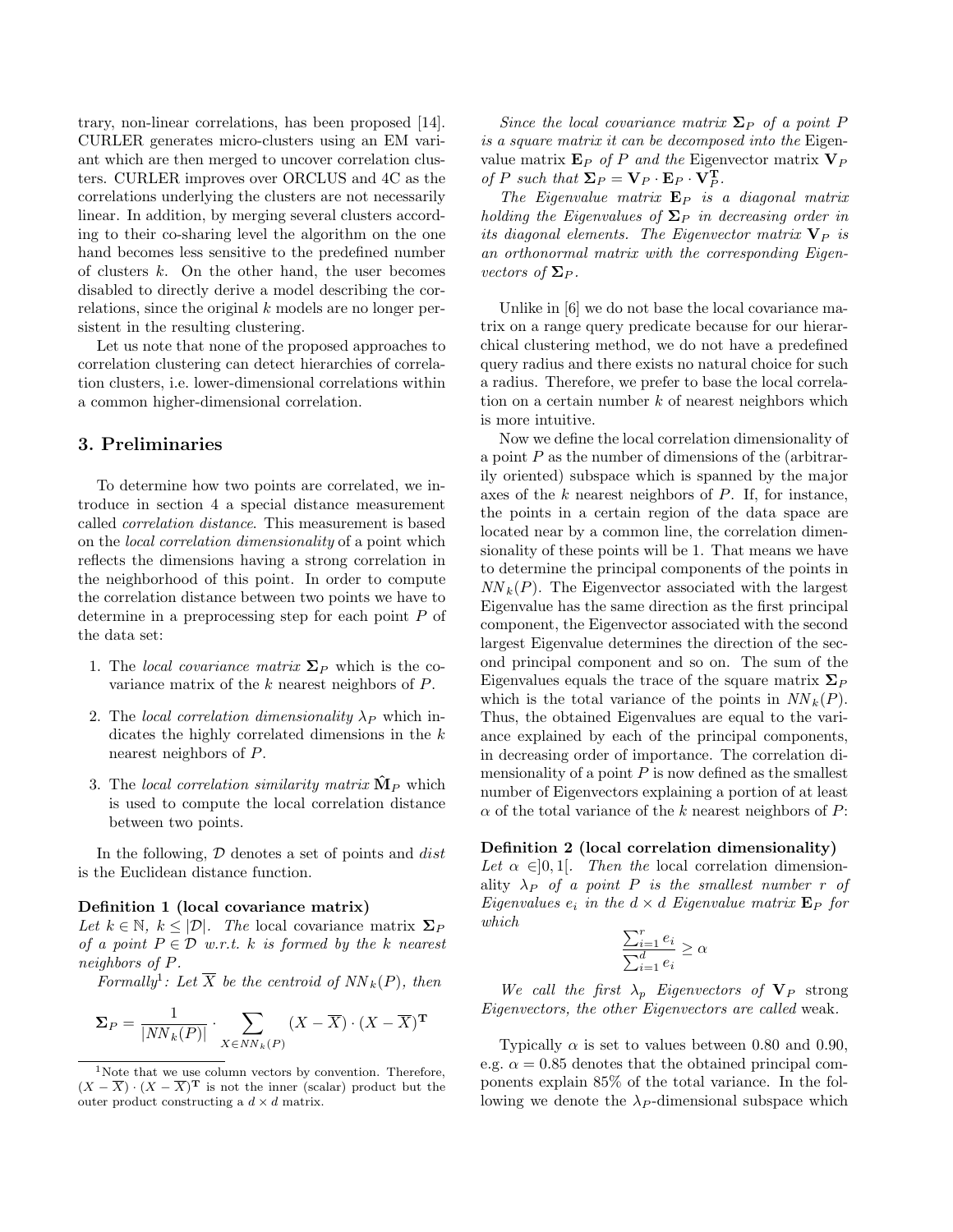is spanned by the major axes of the neighborhood of *P* the *correlation hyperplane* of *P*.

In the third step of the preprocessing phase we associate each point with a so-called local similarity matrix which is used to compute the local correlation distance to another point of the data set. The local similarity matrix can be derived from the local covariance matrix in the following way:

**Definition 3 (local correlation similarity matrix)** *Let point*  $P \in \mathcal{D}$ ,  $\mathbf{V}_P$  *the corresponding*  $d \times d$  *Eigenvector matrix of the local covariance matrix*  $\Sigma_P$  *of*  $P$ *,* and  $\lambda_P$  *the local correlation dimensionality of*  $P$ *. The matrix*  $\mathbf{E}_P$  *with entries*  $\hat{e}_i$  ( $i = 1, ..., d$ ) is computed *according to the following rule:*

$$
\hat{e}_i = \left\{ \begin{array}{ll} 0, & \text{if } i \leq \lambda_P \\ 1, & \text{otherwise} \end{array} \right.
$$

*The matrix*  $\mathbf{\hat{M}}_P = \mathbf{V}_P \mathbf{\hat{E}}_P \mathbf{V}_P^T$  *is called the* local correlation similarity matrix *of P.*

#### **Definition 4 (local correlation distance)**

*The* local correlation distance *of point P to point Q according to the local correlation similarity matrix* **Mˆ** <sup>P</sup> *associated with point P is denoted by*

$$
LocDIST_P(P,Q) = \sqrt{(P-Q)^{\mathbf{T}} \cdot \hat{\mathbf{M}}_P \cdot (P-Q)}.
$$

 $\text{LocDIST}_P(P,Q)$  is the weighted Euclidean distance between *P* and *Q* using the local correlation similarity matrix  $\hat{\mathbf{M}}_P$  as weight. The motivation for the adaptation of  $\hat{M}_P$  is that the original local covariance matrix  $\Sigma_P$  has two undesirable properties: (1) It corresponds to a similarity measure and to an ellipsoid which is oriented perpendicularly to the major axes in the neighborhood of *P*. This would result in high distances to points lying within or nearby the subspace of the major axes and in low distances to points lying outside. Obviously, for detecting correlation clusters we need quite the opposite. (2) The Eigenvalues vary with the data distribution, so some points *P* may have higher Eigenvalues in  $E_P$  than others and this would lead to incomparably weighted distances. Thus, to compute comparable local correlation distances an inversion and a scaling of the Eigenvalues has to be performed. Intuitively spoken, the local correlation distance  $\text{LocDIST}_P(P, Q)$ equals the Euclidean distance between *Q* and the correlation hyperplane exhibited by the neighbors of *P*. Thus, if *Q* lies within the correlation hyperplane of *P* then  $\text{LocDIST}_P(P,Q) = 0.$ 

We call the matrix **Eˆ** the *selection matrix of the weak Eigenvectors* because  $V_P \cdot \hat{E}$  provides a matrix containing only weak Eigenvectors. We will later also

use another matrix  $\check{\mathbf{E}}_P = \mathbf{I}_{d \times d} - \hat{\mathbf{E}}_P$  where the 0 and 1-entries of the diagonal elements are changed. We call this matrix  $\dot{\mathbf{E}}$  the *selection matrix of the strong Eigenvectors* since  $V_P \cdot \tilde{E}$  provides a matrix containing only strong Eigenvectors. The selection matrices  $\mathbf{\hat{E}}_P$  and  $\mathbf{E}_P$  only depend on the local correlation dimensionality  $\lambda_P$ :  $\mathbf{E}_P$  is a  $d \times d$  diagonal matrix where the first *λ*P diagonal elements are 0 and the remaining  $d − λ$ diagonal elements are 1 (and *vice versa* for  $\dot{\mathbf{E}}_P$ ).

Note that the local correlation distance is not yet the similarity measure which is directly used in our hierarchical clustering algorithm. It is merely a construction element for the actual correlation distance measure which will be defined in the following section.

## **4. Hierarchical Correlation Clusters**

Hierarchical clustering methods in general are able to find hierarchies of clusters which are nested into each other, i.e. weaker clusters in which some stronger clusters are contained. The hierarchical density based clustering method OPTICS, for example, is able to detect clusters of higher density which are nested in clusters of lower but still high density.

The task of correlation clustering as defined in [6] is to group those points of a data set into same clusters where the correlation is uniform. Our general idea is to evaluate the correlation between two points with a special distance measure called *correlation distance*. This distance results in a small value whenever many attributes are highly correlated in the neighborhood of the two points. In contrast, the correlation distance is high if only a few attributes are highly correlated or the attributes are not correlated at all. Therefore, our strategy is to merge those points into common clusters which have small correlation distances. A hierarchy of correlation clusters means that clusters with small correlation distances (e.g. lines) are nested in clusters with higher correlation distances (e.g. 2d-planes).

#### **4.1. Main Concepts of HiCo**

Once we have associated the points of our database with a local correlation dimensionality and with a decomposed local similarity matrix, we can now explain the main idea of our hierarchical clustering algorithm. Conventional hierarchical clustering algorithms like SLINK or OPTICS without the idea of correlation work as follows: They keep two separate sets of points, points which have already been placed in the cluster structure and those which have not. In each step, one point of the latter set is selected and placed in the first set. The algorithm always selects that point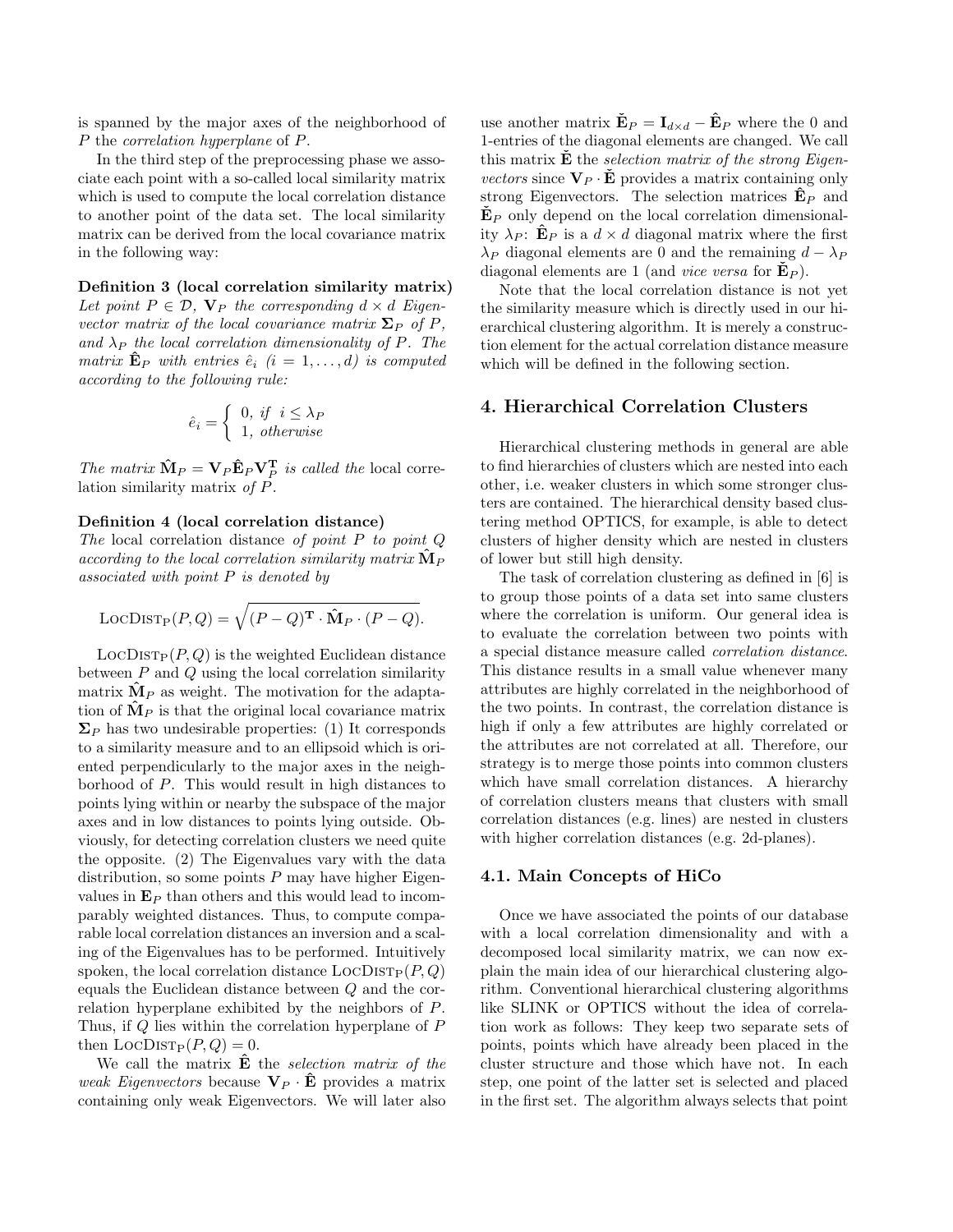

**Figure 2. Spaces spanned by two vectors.**

which minimizes the distance to any of the points in the first set. By this selection strategy, the algorithm tries to extend the current cluster hierarchy as close to the bottom of the hierarchy as possible.

We will adapt this paradigm. In the context of hierarchical correlation clustering, the hierarchy is a containment hierarchy of the correlation primitives. Two or more correlation lines may together form a 2-dimensional correlation plane and so on. We simulate this behavior by defining a similarity measure between points which assigns a distance of 1, if these two points (together with their associated similarity matrices) share a common correlation line. If they share a common correlation plane, they have a distance of 2, etc. Sharing a common plane can mean different things: Both points can be associated to a 2-dimensional correlation plane and the planes are the same, or both points can be associated to 1-dimensional correlation lines and the lines meet at some point or are parallel (but not skew).

If we associate a pair of points with a distance measure with the properties mentioned before, we can generally use the well-known hierarchical clustering algorithms. Intuitively, the distance measure between two points corresponds to the dimensionality of the data space which is spanned by the strong Eigenvectors of the two points. By the notion *spanning a space* we do not mean spanning in the algebraic sense of linear independence which considers two vectors to span a 2 dimensional space even if they have only a minimal difference of orientation. In our context, a vector *q* adds a new dimension to the space spanned by a set of vectors  $\{p_1, \ldots, p_n\}$  if the "difference" between *q* and the space spanned by  $\{p_1, \ldots, p_n\}$  is substantial, i.e. if it exceeds the threshold parameter  $\Delta$ . This is illustrated in Figure 2: the space spanned by  $\{q_1\} \cup \{p_1\}$  is considered to be the same as the space spanned by  $p_1$  only. On the other hand, the set of vectors  ${q_2\} \cup {p_1}$  span a 2-dimensional space, as the "difference" between *q*<sup>2</sup> and  $p_1$  exceeds  $\Delta$ .

We first give a definition of the *correlation dimensionality of a pair of points*  $\lambda(P,Q)$  which follows the intuition of the spanned space. Later we will give a method for computing this dimensionality efficiently, given the local Eigenvector matrices and the local correlation dimensionalities of *P* and *Q*, respectively. The correlation dimensionality is the most important component of our correlation similarity measure which will later be extended a little bit one more time.

#### **Definition 5 (correlation dimensionality)**

*The* correlation dimensionality *between two points*  $P, Q \in \mathcal{D}$ *, denoted by*  $\lambda(P, Q)$ *, is the dimensionality of the space which is spanned by the union of the strong Eigenvectors associated to P and the strong Eigenvectors associated to Q.*

If we would like to determine the correlation dimensionality of two points *P* and *Q* in a strong algebraic sense, we would have to look *exactly* for the linearly independent vectors in the union of the strong Eigenvectors of *P* and *Q*. These *n* vectors form a basis of the *n*-dimensional subspace spanned by the strong Eigenvectors of *P* and *Q*. Note that we are not interested in the spanned space in the strong algebraic sense. That means we are not looking for vectors that are linearly independent in strict algebraic sense but only for those vectors that are linearly independent in our relaxed notion as mentioned above in order to allow a certain degree of jitter of data points around a perfect hyperplane.

An obvious idea for computing the correlation dimensionality of a pair of objects is to compare the *strong* Eigenvectors  $p_i \in \mathbf{V}_P \cdot \mathbf{E}_P$  and  $q_i \in \mathbf{V}_Q \cdot \mathbf{E}_Q$  in a one-by-one fashion. However, two vector pairs  $\{p_1, p_2\}$ and  ${q_1, q_2}$  can be linearly dependent although each vector is independent from each of the other three vectors.

We can test *one* of the strong Eigenvectors, say  $p_1 \in$  $\mathbf{V}_P \cdot \mathbf{E}_P$  whether or not it is linearly independent (in our relaxed sense) to *all* the strong Eigenvectors  $q_i \in V_Q$ .  $\check{\mathbf{E}}_Q$  by substituting it into the local similarity matrix of *Q*, i.e. by testing:  $p_1^{\mathbf{T}} \cdot \hat{\mathbf{M}}_Q \cdot p_1 > \Delta^2$ .

If this comparison holds then we know that  $p_1$  opens up a new dimension compared to *Q*, and that the correlation dimensionality  $\lambda(P,Q)$  is at least  $(\lambda_Q + 1)$ . But if we test a second vector  $p_2 \in V_P \cdot E_P$  we still have the problem that  $p_2$  can be linearly dependent from  $\mathbf{V}_Q \cdot \mathbf{E}_Q \bigcup \{p_1\}$  without being linearly dependent from any vector in  $V_Q \cdot \dot{E}_Q$  and  $\{p_1\}$  alone. This problem is visualized in Figure 3. The strong Eigenvectors  $p_1$ and  $p_2$  of  $P$  (depicted in dashed lines) are each linearly independent from the strong Eigenvectors  $q_1$  and *q*<sup>2</sup> of *Q* (depicted in solid lines) and by definition also linearly independent from each other (they are even orthogonal). However,  $p_2$  is linearly dependent from the vectors in  $\mathbf{V}_Q \cdot \mathbf{\check{E}}_Q \bigcup \{p_1\}.$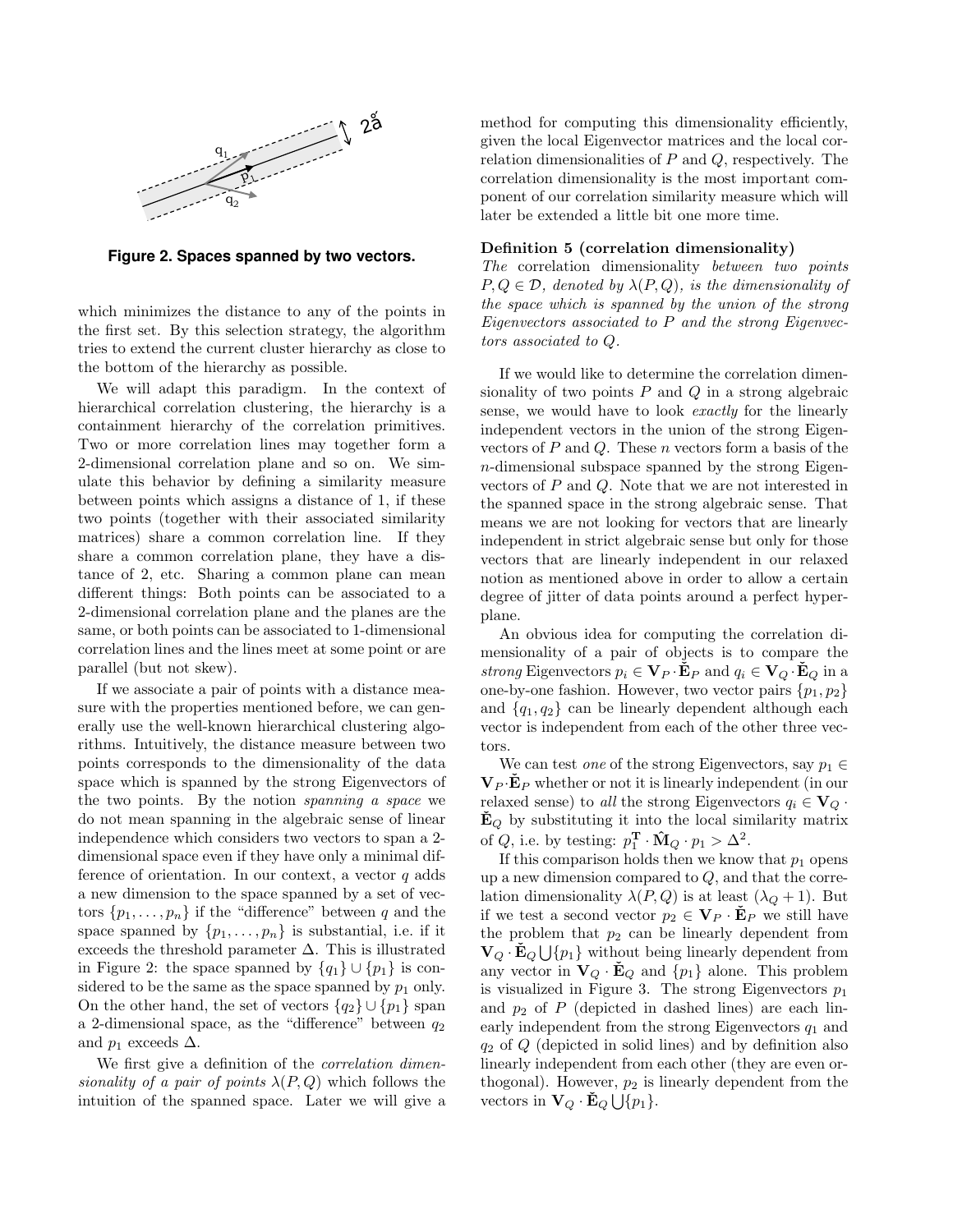

**Figure 3. Two points with their Eigenvectors.**

Therefore, before testing  $p_2$ , we have to integrate  $p_1$  temporarily into the Eigenvector matrix  $\mathbf{V}_Q$  (but only if  $p_1$  indeed opens up a new dimension). To do so, we have to replace temporarily the *weak* Eigenvector  $q_{\lambda_Q+1}$  by the new *strong* Eigenvector  $p_1$  and then orthonormalize the resulting matrix.

To orthonormalize the set of vectors  $\{q_1, \ldots, q_{\lambda_Q}, p_1, \ldots\}$  $q_{\lambda_Q+2},\ldots,q_d$  the following steps have to be applied according to the method of Gram-Schmitt: Note that the vector  $q_{\lambda_Q+1}$  is temporarily replaced by vector  $p_1$ , i.e.  $q_{\lambda_Q+1} = p_1$ .

1. 
$$
x_i := q_i - \sum_{k=1}^{i-1} \langle q_k, q_i \rangle q_k
$$
 for  $i = \lambda_Q + 1, ..., d$   
2.  $q_i := \frac{x_i}{||x_i||}$  for  $i = \lambda_Q + 1, ..., d$ 

The resulting vectors  $\{q_1, \ldots, q_d\}$  build now again an orthonormal basis of the *d*-dimensional feature space.

We have to make  $(d - \lambda_Q)$  vectors orthogonal which causes some problems because (1) we have to guarantee the linear independence (this time in the strong algebraic sense) of the remaining Eigenvectors in  $V_Q$ because, otherwise, orthonormalization could fail. (2) The effort is considerable high because this orthonormalization (which is in  $O(d^2)$ ) must be performed every time a new vector is integrated into  $\mathbf{V}_Q$ . Therefore, our actual algorithm computes the test  $p_i^{\mathbf{T}} \cdot (\mathbf{V}_Q \cdot \mathbf{\hat{E}}_Q \cdot \mathbf{V}_Q^{\mathbf{T}}) \cdot$  $p_i > \Delta^2$  in an indirect way by replacing  $\hat{\mathbf{E}}$  by  $\check{\mathbf{E}}$  which will yield the advantage that less vectors (one instead of up to *d* vectors) have to be orthonormalized. The justification for the indirect computation is given by the following lemma:

#### **Lemma 1 (Indirect Similarity Computation)**

*Let* **V** *be an orthonormal matrix consisting of the* strong Eigenvectors of  $\Sigma_{\Omega}$ , some of the added and or*thonormalized Eigenvectors of*  $\Sigma_P$  *and the remaining orthonormalized weak Eigenvectors of*  $\Sigma_{Q}$ *. Than* 

$$
x^{\mathbf{T}} \cdot (\mathbf{V} \cdot \hat{\mathbf{E}} \cdot \mathbf{V}^{\mathbf{T}}) \cdot x = x^{\mathbf{T}} \cdot x - x^{\mathbf{T}} \cdot (\mathbf{V} \cdot \check{\mathbf{E}} \cdot \mathbf{V}^{\mathbf{T}}) \cdot x
$$

**Proof.**

$$
x^{\mathbf{T}} \cdot (\mathbf{V} \cdot \hat{\mathbf{E}} \cdot \mathbf{V}^{\mathbf{T}}) \cdot x = x^{\mathbf{T}} \cdot (\mathbf{V} \cdot (I - \check{\mathbf{E}}) \cdot \mathbf{V}^{\mathbf{T}}) \cdot x = x^{\mathbf{T}} \cdot (\mathbf{V} \cdot I \cdot \mathbf{V}^{\mathbf{T}}) \cdot x - x^{\mathbf{T}} \cdot (\mathbf{V} \cdot \check{\mathbf{E}} \cdot \mathbf{V}^{\mathbf{T}}) \cdot x = x^{\mathbf{T}} \cdot x - x^{\mathbf{T}} \cdot (\mathbf{V} \cdot \check{\mathbf{E}} \cdot \mathbf{V}^{\mathbf{T}}) \cdot x
$$

The advantage of this computation is that now in the joint matrix  $\mathbf{M}_Q = \mathbf{V}_Q \cdot \mathbf{E}_Q \cdot \mathbf{V}_Q^T$  the weak Eigenvectors  $q_m$  for  $m > \lambda_Q$  are not considered. Keeping the weak Eigenvectors orthonormal after every insertion of a new strong Eigenvector of  $\Sigma_P$  causes the main effort in orthonormalization: With direct computation, up to *d* vectors have to be orthonormalized after each insertion. Therefore, the overall complexity is  $O(d^2)$  per insertion. Using the indirect computation it is sufficient to orthonormalize only the inserted vector which can be done in  $O(d)$  time. Note also that in this case the linear independence of the vector to be orthonormalized to the strong Eigenvectors in  $V_Q$  is given, because this vector is even linear independent in our relaxed sense (and linear independency in weak sense implies linear independency in strict sense).

The algorithm for computing the correlation distance is presented in Figures 4 and 5. First, the correlation dimensionality  $\lambda(P,Q)$  for a pair of points  $(P,Q)$  is derived as follows: For each of the *strong* Eigenvectors  $q_i$  of *Q* test whether  $q_i^{\mathbf{T}} \cdot q_i - q_i^{\mathbf{T}} \cdot (\mathbf{V}_P \cdot \check{\mathbf{E}}_P \cdot \mathbf{V}_P^{\mathbf{T}}) \cdot q_i > \Delta^2$ . If so, increase  $\lambda_P$  by one and set  $p_{\lambda_P}$  to the orthonormalized vector of  $q_i$ . Finally,  $\lambda_P(Q)$  contains the correlation dimensionality of the point pair (*P, Q*) w.r.t. *P*. In an analogue way  $\lambda_Q(P)$  is derived for the same point pair. The overall correlation dimensionality  $\lambda(P,Q)$  is the maximum of both,  $\lambda_P(Q)$ , and  $\lambda_Q(P)$ .  $\lambda(P,Q)$  is now the major building block for our correlation distance. As  $\lambda(P,Q) \in \mathbb{N}$ , many distances between different point pairs are identical. Therefore, there are many tie situations during clustering. We resolve these tie situations by additionally considering the Euclidean distance as a secondary criterion. This means, inside a correlation cluster (if there are no nested stronger correlation clusters), the points are clustered as by a conventional hierarchical clustering method. Formally we define:

#### **Definition 6 (correlation distance)**

*The* correlation distance *between two points*  $P, Q \in \mathcal{D}$ *, denoted by*  $CDIST(P,Q)$ *, is a pair consisting of the correlation dimensionality of P and Q and the Eu* $clidean distance between P and Q, i.e. CDIST(P,Q) =$  $(\lambda(P,Q), dist(P,Q)).$ 

 $We say CDIST(P,Q) \le CDIST(R, S)$  *if one of the following conditions hold:*

$$
(1) \ \lambda(P,Q) < \lambda(R,S),
$$

 $(2)$   $\lambda(P,Q) = \lambda(R,S)$  *and*  $dist(P,Q) \leq dist(R,S)$ *.*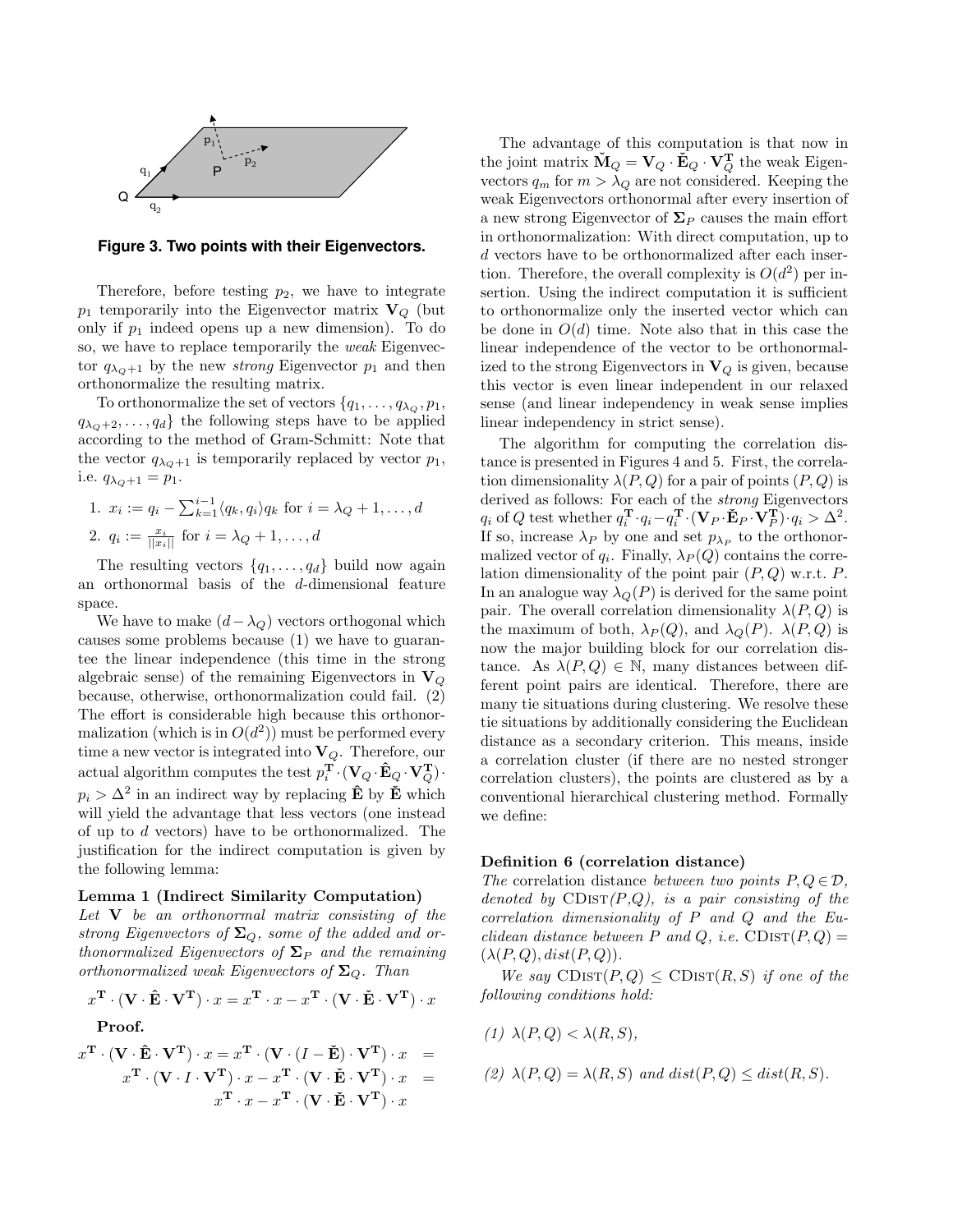**function correlationDistance**(P, Q, ∆) compute  $\check{\mathbf{E}}_P$  from  $\hat{\mathbf{E}}_P$ ;  **= Eigenvector matrix of** *P***;**  $\lambda_P$  = correlation dimensionality of P; compute  $\tilde{\mathbf{E}}_Q$  from  $\hat{\mathbf{E}}_Q$ ;  $V_Q$  = Eigenvector matrix of  $Q$ ;  $\lambda_Q$  = correlation dimensionality of  $Q$ ; **for each** strong Eigenvector  $q_i \in \mathbf{V}_Q$  **do** if  $q_i^{\mathbf{T}} q_i - q_i^{\mathbf{T}} \mathbf{V}_P \check{\mathbf{E}}_P \mathbf{V}_P^{\mathbf{T}} q_i > \Delta^2$  then adjust( ${\bf V}_P$ ,  ${\bf \dot E}_P$ ,  $q_i$ ,  $\lambda_P$ );  $\lambda_P = \lambda_P + 1$ ; **for each** strong Eigenvector  $p_i \in V_P$  **do**  $\textbf{if}~~p_i^{\mathbf{T}}p_i-p_i^{\mathbf{T}}\mathbf{V}_{\mathcal{Q}}\check{\mathbf{E}}_{Q}\mathbf{V}_{Q}^{\mathbf{T}}p_i>\Delta^2 \textbf{ then}$ adjust $(\mathbf{V}_Q, \, \check{\mathbf{E}}_Q, \, p_i, \, \lambda_Q)$ ;  $\lambda_Q = \lambda_Q + 1;$  $C\text{DIST} = \max(\lambda_P, \lambda_Q);$ **return** (CDIST, dist $_{\text{Euclid}}(P, Q)$ );

**Figure 4. Pseudocode correlation distance.**

```
procedure adjust(V, \check{E}, x, \lambda)
  // set column (\lambda + 1) of matrix V to vector x
 v_{\lambda+1} := x;for each strong Eigenvector v_i \in V do
      v_{\lambda+1} := v_{\lambda+1} - \langle v_i, x \rangle \cdot v_iv_{\lambda+1} := \frac{v_{\lambda+1}}{||v_{\lambda+1}||};
  set column (\lambda+1) of E<sup>\pm</sup> to the (\lambda+1)-th unit vector;
```
#### **Figure 5. Pseudocode orthonormalization.**

```
algorithm HiCO(\mathcal{D}, k, \mu, \alpha, \Delta)
for each P ∈ D do
  compute \mathbf{\hat{E}}_P, \mathbf{V}_P;
// priority queue pq is ordered by CREACH<sub>u</sub>
for each P ∈ D do
   P.CREACH = \infty;
  insert P into pq;
while pq \neq \emptyset do
   O := pq.next();
   R := \mu-nearest neighbor if O;
   for each P ∈ pq do
      new\_cr := max(CDIST(O, R), CDIST(O, P));pq.update(P, new_c);
```
**Figure 6. Pseudocode HiCO algorithm.**

#### **4.2. Algorithm HiCO**

Using the correlation distance defined above as a distance measure, we can basically run every hierarchical (or even non-hierarchical) clustering algorithm which is based on distance comparisons. Examples for

such algorithms are Single-Link, Complete-Link, and the density-based clustering methods DBSCAN (nonhierarchical) and OPTICS. Since OPTICS is hierarchical and more robust w.r.t. noise than Single- and Complete-Link, we use the algorithmic schema and visualization technique of OPTICS for HiCO.

As suggested in [4] we introduce a smoothing factor  $\mu$  to avoid the Single-Link effect and to achieve robustness against noise points. Thus, instead of using the correlation distance  $CDIST(P,Q)$  to measure the similarity of two points *P* and *Q* we use the *correlation reachability* CREACH<sub> $<sub>u</sub>(O, P)$  to compare these two</sub></sub> points. The correlation reachability of a point *P* relative from a point *O* is defined as the maximum value of the correlation distance from  $O$  to its  $\mu$ -nearest neighbor and the correlation distance between *P* and *O*.

#### **Definition 7 (correlation reachability)**

*For*  $\mu \in \mathbb{N}$ ,  $\mu \leq |\mathcal{D}|$  *let R be the*  $\mu$ *-nearest neighbor of*  $O \in \mathcal{D}$  *w.r.t. the correlation distance. The* correlation reachability *of a point*  $P \in \mathcal{D}$  *relative from point*  $O$ *w.r.t.*  $\mu \in \mathbb{N}$  *is defined as* 

$$
CREACHu(O, P) = max(CDIST(O, R), CDIST(O, P))
$$

Using this correlation reachability, HiCO computes a "walk" through the data set and assigns to each point *O* its smallest correlation reachability with respect to a point considered before *O* in the walk. In each step of the algorithm HiCO selects that point *O* having the minimum correlation reachability to any already processed point. This process is managed by a seed list which stores all points that have been reached from already processed points sorted according to the minimum correlation reachabilities. A special order of the database according to its correlation-based clustering structure is generated, the so-called cluster order, which can be displayed in a correlation reachability diagram. Such a correlation reachability diagram consists of the reachability values on the y-axis of all points, plotted in the order which HiCO produces on the xaxis. The result is a visualization of the clustering structure of the data set which is very easy to understand. The "valleys" in the plot represent the clusters, since points within a cluster typically have lower correlation reachabilities than points outside a cluster.

The complete integration of our distance measure into the algorithm HiCO can be seen in Figure 6.

#### **4.3. Runtime Complexity**

Let *n* be the number of data points and *d* be the dimensionality of the data space. In the preprocessing step the correlation neighborhoods are precomputed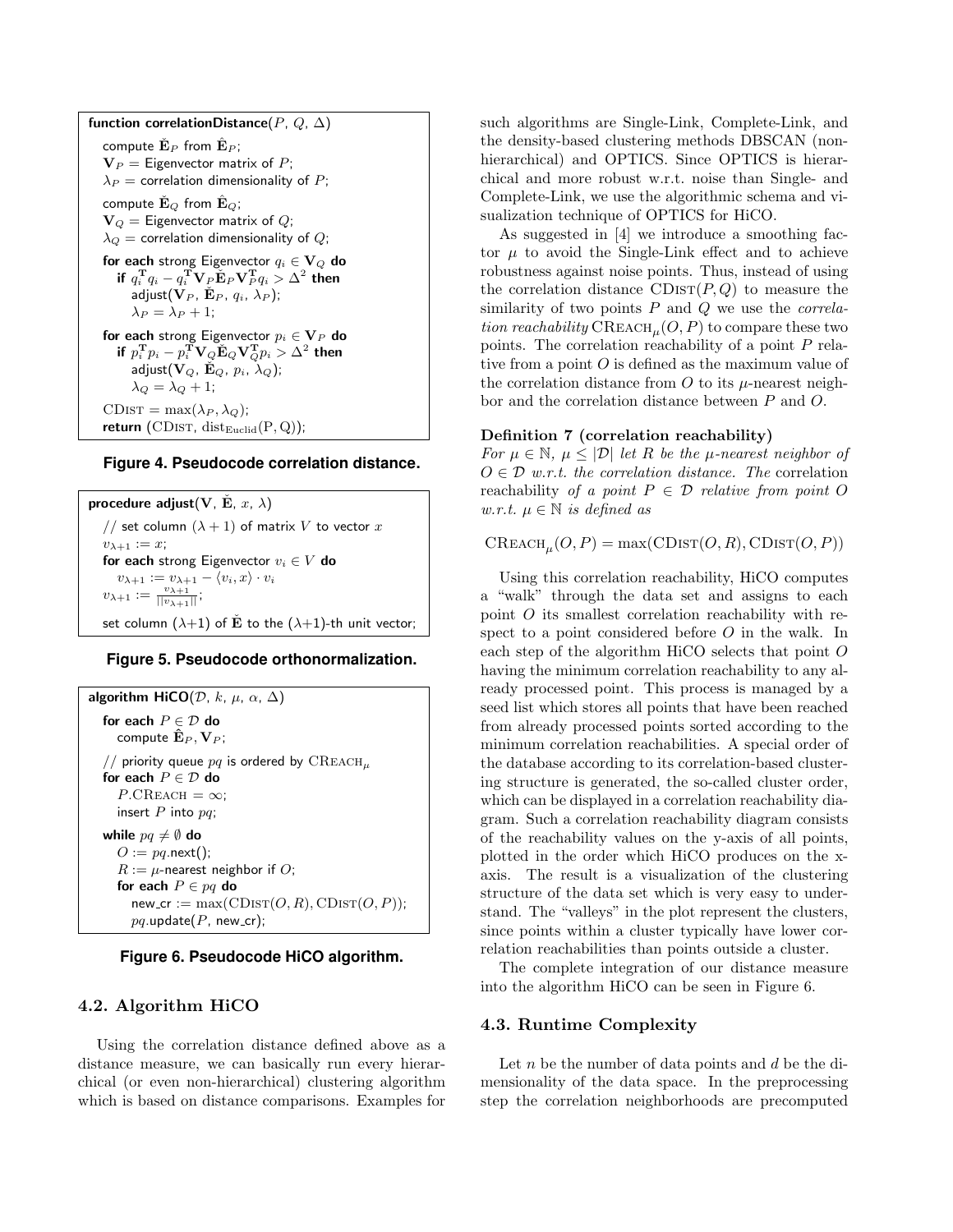

**Figure 7. 3D synthetic data set (DS1).**

which requires  $O(nd + kd^2)$  for the determination of the covariance matrix. Since this is done for each object in the data set and  $k < n$ , we have a runtime complexity of  $O(n^2d^2)$  for the preprocessing step. During the run of HiCO, we have to evaluate for each pair of points of the database its correlation dimensionality. This requires again a complexity of  $O(n^2d^2)$ . In addition, we have to decompose the covariance matrix of each point into the Eigenvalue matrix and the Eigenvector matrix. This step has a complexity of  $O(nd^3)$ . Thus, the overall runtime complexity of HiCO is  $O(n^2d^2 + nd^3)$ .

## **5. Experimental Evaluation**

### **5.1. Data Sets**

For our experiments, we used several synthetic data sets containing points marked with cluster labels that represent the hierarchical clustering structure. In addition, we used four real-world data sets. The first one, called "DS2", is a data set derived from a medical study to develop screening methods in order to identify carriers of a rare genetic disorder. Four measurements were made on blood samples of approximately 150 people who do not suffer from the disease and on 50 carriers of the disease.

As a second data set we used the "El Nino" data, a benchmark data set from the UCI KDD Archive<sup>2</sup>. The data set called "DS3" contains oceanographic and surface meteorological readings taken from a series of buoys positioned throughout the equatorial Pacific. It contains approximately 800 9D objects. The third data set called "DS4" consists of approximately 550 11D observations from the 1985 Current Population Survey<sup>3</sup>. The fourth data set called "DS5" consists of the concentrations of 43 metabolites in 2,000 newborns. The newborns were labeled according to some specific metabolic diseases.

#### **5.2. Results on Synthetic Data**

We applied HiCO to several synthetic data sets. In the following, we focus on the 3-dimensional data set "DS1" depicted in Figure 7. It contains a hierarchy of correlation clusters consisting of two 1D correlations (lines) belonging to a 2D correlation (plane) and noise. The correlation reachability distance diagram computed by HiCO is shown in Figure  $8(a)$ . As it can be observed, HiCO detects two 1D correlation clusters that are embedded within a 2D correlation cluster. Additionally, some objects have a correlation distance of 3 (which equals the data dimensionality), i.e. they can be regarded as noise. We analyzed the "valleys" in the correlation reachability diagram marked with "Cluster 1", "Cluster 2", and "Cluster 3". The points that are clustered together in that correlation clusters are depicted in Figures 8(b), 8(c), and 8(d). As it can be seen, the correlation plane "Cluster 3" corresponds to the 2D correlation cluster in the diagram, whereas the two correlation lines "Cluster 1" and "Cluster 2" exactly correspond to the 1D correlation sub-clusters of "Cluster 3" in the diagram. Obviously, HiCO detects the hidden correlation hierarchy exactly.

For comparison, we applied ORCLUS, OPTICS and 4C on the same datasets, but none of them were able to find the correlation clusters equally well, despite reasonable parameter settings. For ORCLUS we choose e.g.  $k = 3$  and  $l = 2$ , but as it can be seen in Figure 9, ORCLUS was not able to find the correlation clusters hidden in the synthetic 3D data set.

We also applied OPTICS to the synthetic 3D data set (cf. Figure 10). OPTICS detected a hierarchy of clusters according to its density based paradigm, but it was not able to separate the correlation within these clusters.

Figure 11 shows the results of two 4C runs with different parameter settings. As parameter  $\lambda$  was set to one in the first run, 4C detected four 1-dimensional clusters consisting of the two lines in the synthetic 3D data set (cf. Figure  $11(a)$ ), but 4C failed to detect the 2-dimensional correlations. According to the parameter setting of  $\lambda = 2$  in the second run, 4C found one 2-dimensional correlation cluster consisting of the two lines and the plane (cf. Figure 11(b)). In both runs, 4C was not able to detect all three correlation clusters as HiCO did.

#### **5.3. Real-world Data**

The results of HiCO applied to the real-world data sets are shown in Figure 12. Applied to the DS2 data (cf. Figure  $12(a)$ ), HiCO found a cluster with cor-

<sup>2</sup>http://kdd.ics.uci.edu/

<sup>3</sup>http://lib.stat.cmu.edu/datasets/CPS\_85\_Wages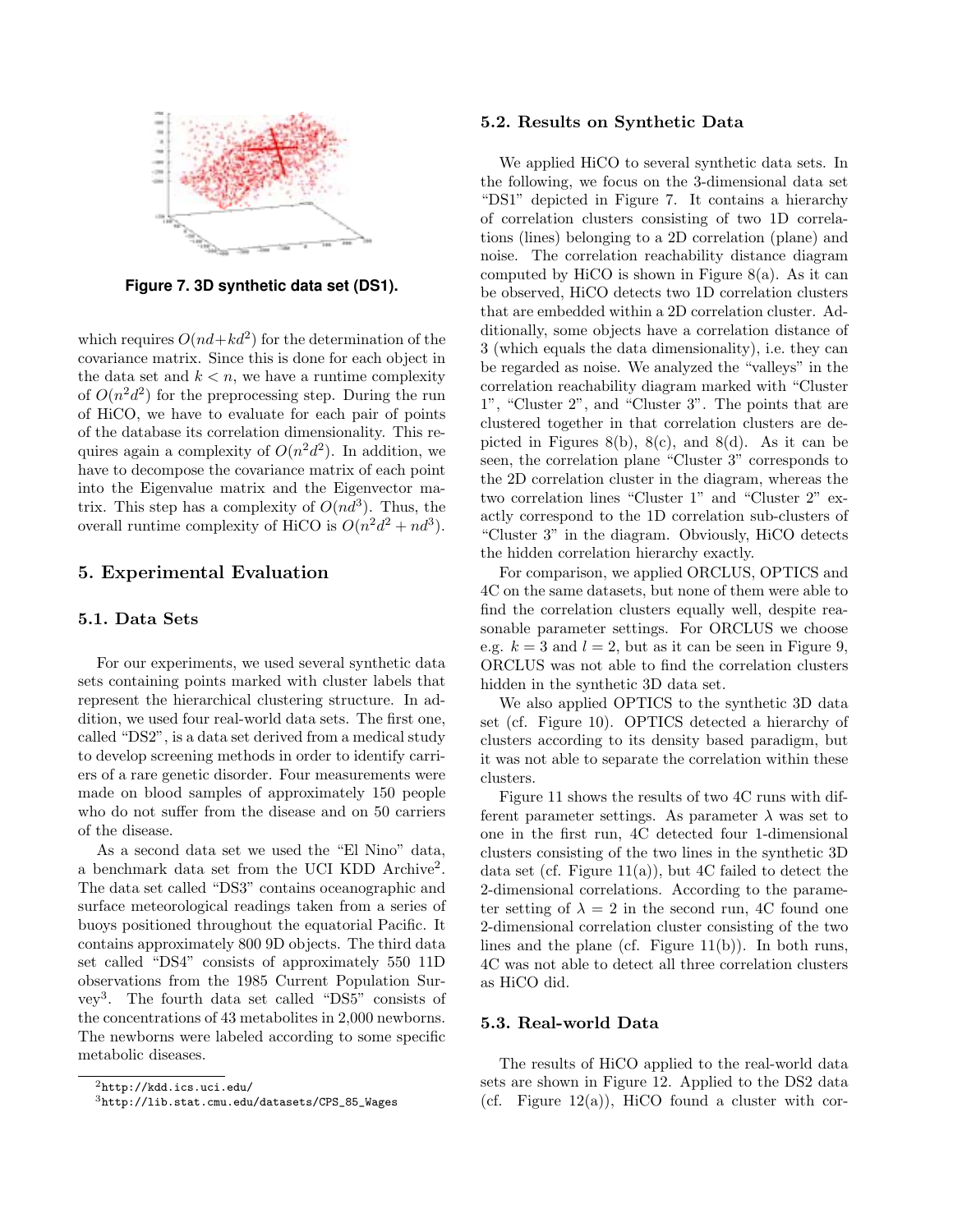

**Figure 8. Results of HiCO applied to DS1 (Parameters:**  $\mu = k = 20$ ,  $\alpha = 0.90$ ,  $\Delta = 0.05$ ).



(a) Cluster 1. (b) Cluster 2. (c) Cluster 3.





**Figure 10. Results of OPTICS applied to DS1 (Parameters:**  $\varepsilon = 1$ ,  $minPts = 20$ ).



**Figure 11. Results of 4C applied to DS1.**

relation dimensionality of 2 embedded in a larger 3 dimensional correlation cluster. The cluster with a correlation dimensionality of 2 mostly consists of carriers of the genetic disorder. Most of the people not suffering from the disease belong to the cluster with a correlation dimensionality of 3.

The resulting reachability diagram of HiCO applied on data set DS3 is depicted in Figure 12(b). As it can be seen, the hierarchy contains a 1-dimensional correlation cluster and four 2-dimensional clusters. Analyzing these clusters, we found that the observations belonging to these clusters were mostly made from neighbored buoys.

The result of HiCO on DS4 is depicted in Figure  $12(c)$ . We can observe a strong hierarchy of correlation clusters. HiCO computed four 2-dimensional correlation clusters embedded in a 3-dimensional correlation cluster which is again embedded in a 4-dimensional cluster. The hierarchy ends up with 5-dimensional and 6-dimensional clusters. The first of the 2-dimensional